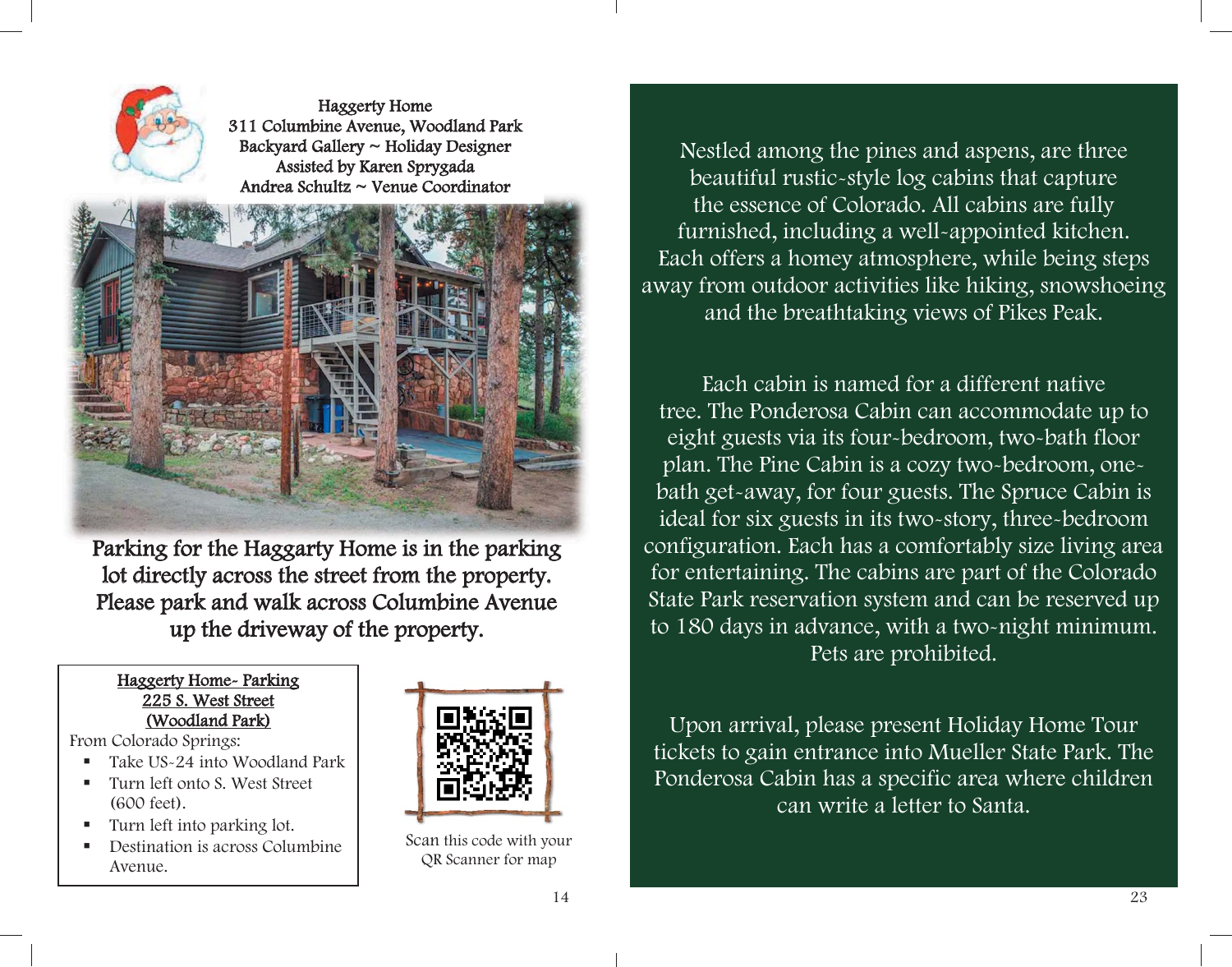

Mueller State Park Pondersoa, Pine, and Spruce Cabins 21045 S State Highway 67, Divide Sheri Davis ~ Holiday Designer Friends of Mueller State Park ~ Venue Coordinators



## Mueller State Park Ponderosa, Pine, and Spruce Cabins (Divide)

From Colorado Springs:

- Take US-24 through Woodland Park to Divide. (6.9 miles from Hospitality Suites)
- Turn left onto CO~67 (this is the stoplight at Venture Foods). Continue 3.9 miles.
- Turn right at entrance to Mueller State Park. Cabins are 2.6 miles from entrance.



Scan this code with your QR Scanner for map

# The "Quarter House" is located in central Woodland Park on a secluded 1 1/2-acre lot. Built in the 1920's as a hunting lodge by two lawyers and two doctors from Colorado Springs, each owned a quarter stake thus the name. Although the city has crept closer over the years, one can still get the sense of solitude these hunters must have enjoyed. Imagine them sitting around the large stone fireplace or the outdoor fire pit while sipping their favorite beverage and watching for the varied wildlife all while enjoying a beautiful Pikes Peak view.

The interior of the house is just what you would expect to see in a rustic cabin during the holidays. The fresh smell of pine boughs, rustic decorations, and stockings hung with care make the home a magical place. Come feel the cozy warmth enjoyed by various residents over the past one hundred years.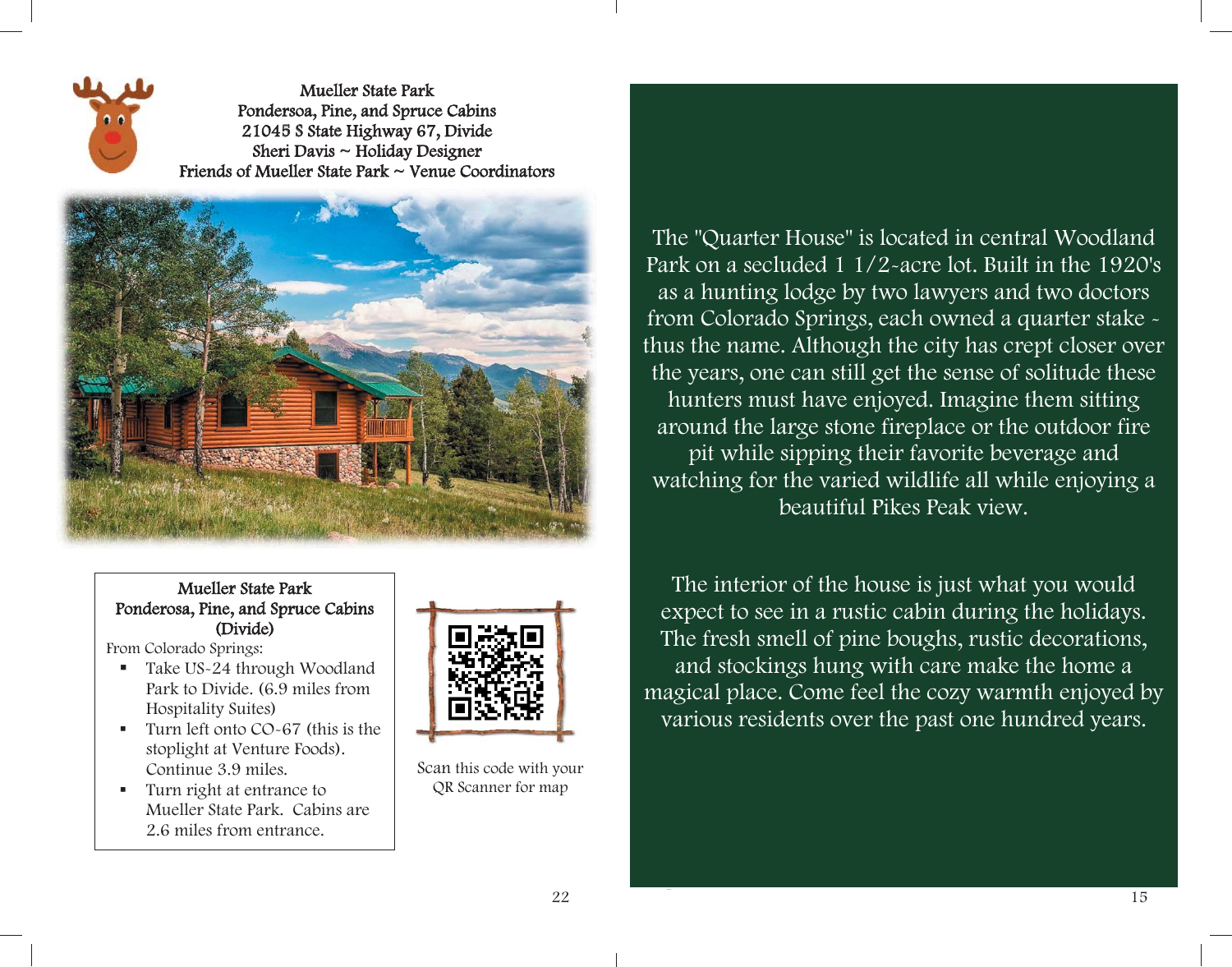

Wannlund Home 961 Spacious Skies Drive, Woodland Park Karen Watson ~ Holiday Designer Iulia Pine  $\sim$  Venue Coordinator



#### Wannlund Home 961 Spacious Skies Drive (Woodland Park)

From Colorado Springs:

- Take US-24 into Woodland Park.
- Turn right onto Paradise Circle (0.4 miles).
- Turn right onto Majestic Parkway (0.6 miles).
- At the traffic circle, take the 3rd exit onto Spacious Skies Drive.



Scan this code with your QR Scanner for map

The owners, Debra and Sandy, spent two years looking for the location of their "Forever Home". On a trip from Texas, Debra toured the Elk Valley Estates 35-acre lot and following the tour, she sent a video to Sandy in Texas and told him, "This is it!" Without ever being on the lot, Sandy agreed with Debra to purchase the lot in December 2015.

Elk Valley Estates is a gated nature conservatory at 9600-foot elevation and consists of thirty-three 35-acre lots. The backdrop for the community is the Pike National Forest.

The Vasser's home is a 7200 square foot, threestory Tuscan style home. Upon entering the main level, quests are greeted with a large, open kitchen, dining room and great room with a sizeable fireplace. A large set of windows lead out to a large deck with a view of Raspberry Mountain. On the basement level is a game room, a bar with a wine grotto displaying 150 bottles of wine and a fully outfitted gym. On the upper level is a well-apportioned study. The exterior is surrounded by Aspens, Douglas Firs and Ponderosa Pines. The Vassers hope you enjoy your visit to Elk Valley Estates.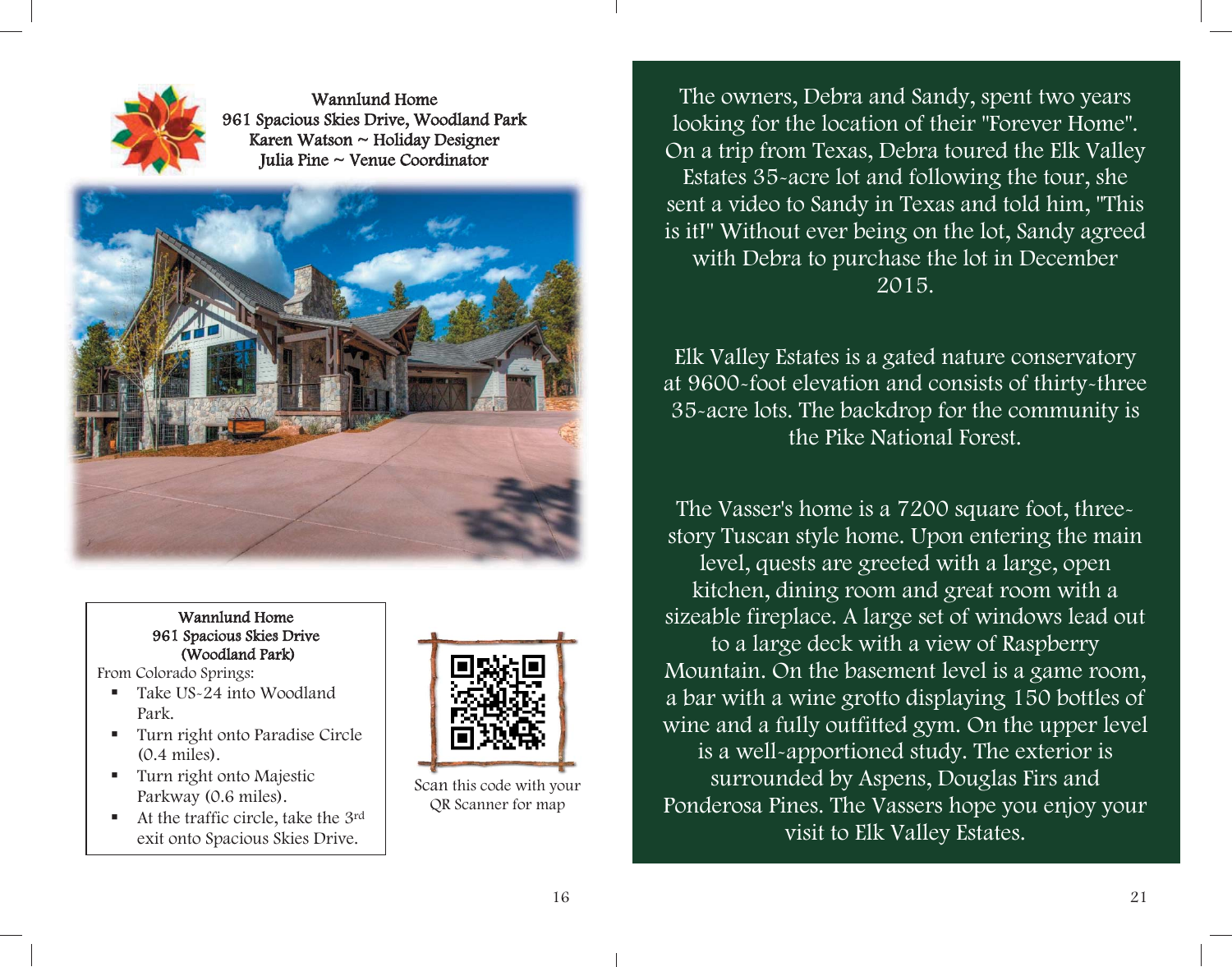

Vasser Home Elk Valley Estates Debra Vasser ~ Holiday Designers Assisted by Cindy Keathly Cindy Keathley ~Venue Coordinator



Parking for the Vasser Home is Peak Vista Community Health Center parking lot. Shuttle is provided by Teller Senior Coalition.

#### Vasser Home Elk Valley Estates (Divide)

From Colorado Springs:

- Take US-24 to Divide.
- Before the intersection of  $24/67$ . turn left onto Hybrook Road South (0.3 miles from United Country Timberline Realty).
- Peak Vista Community Health Centers parking lot on right.



Scan this code with your QR Scanner for map

Art and Rachel Wannlund are excited to welcome guests to their new home in Paradise of Colorado. After searching several areas in Teller County, and around the state, they chose to settle in the one place they had called home for many years - Woodland Park.

After months of collaboration with a team that exceeded all expectations, their home was completed on April 8, 2021. Rachel desired a farmhouse with quiet colors and clean white lines to reflect her Midwest roots, and Art wanted long views of Pikes Peak, with a gourmet kitchen that allowed him to absorb that view while trying out a bit of Julia Childs. Their desire for main level living drove the very livable design. Notice the blue jean rugs that Rachel made from her collection of their son's childhood jeans. There is a wonderful "widows peak" above the large living room windows that is similar to the old barns of the upper Midwest. Art and Rachel selected beach colors throughout the house reminiscent of Art's California roots.

Please enjoy the timeless beauty of America's Mountain from the Wannlund family home.